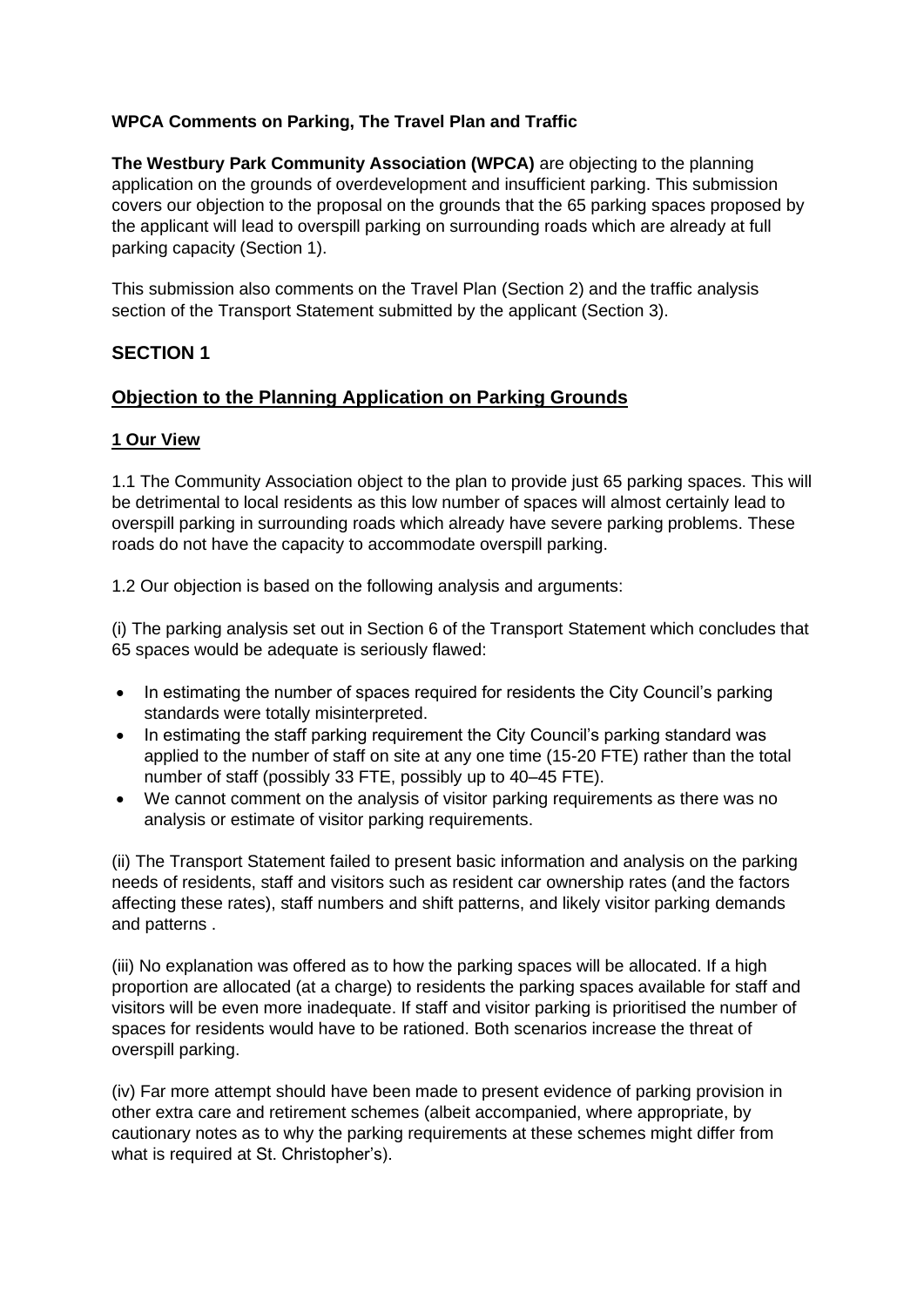1.3 Our assessment in section 4 leads to the conclusion that 60 – 70 spaces will be required to meet the parking needs of residents, 16-22 spaces to meet the needs of staff, 12-15 to meet visitor needs and three spaces for the two car club cars and the minibus. **We therefore estimate that at least 91 and possibly as many as 110 on site parking spaces should be provided to minimise the risk of overspill parking.** 

1.4 Putting the above estimates into perspective the pre-application submission made by the applicant in July 2021 actually proposed 120 parking spaces. Were the City Council's use class C3 parking standards to be applied the total number of parking spaces would be as many as 150. (This is based on 11 one bed apartments x 1 space per unit + 111 two bed apartments /cottages x 1.25 spaces per unit.) Other extra care and retirement living schemes close to St. Christopher's provide the same number of parking spaces as the number of residential units.

# **2 Preamble**

2.1 In challenging the Transport Statement Section 6 analysis and conclusions and making a case for higher parking provision we recognise the difficulty in reaching a consensus on parking numbers for extra care schemes. Local authority parking standards relating to institutional and residential use classes C2 and C3 are not applicable as these use classes do not specifically cover extra care or assisted living schemes. As a result many planning authorities take a flexible approach to assessing parking requirements, accepting that the level of parking provision on extra care housing schemes will vary depending upon a range of factors (e.g. the level of care provided, the availability of public transport, access to services and facilities on site and in the near vicinity). This approach has its advantages but will inevitably lead, as it does in the case of St. Christopher's, to differing claims by applicants and local residents / communities as to the appropriate provision of parking spaces.

2.2 In challenging the parking proposals put forward and attempting our own assessment of parking requirements we have been forced to make more assumptions than we would have liked because of the failure of the applicant to provide key information and analysis (e.g. staff numbers and shift patterns, car ownership rates in the over 70 age group, information on the experiences of existing extra care schemes). Presenting "off the shelf "suspect information on parking numbers (the TRICS parking data) is a poor substitute.

# **3 Comments on the Parking Analysis and Figures presented in section 6 of the Transport Statement**

3.1 The applicant's Statement concludes that a total of 65 parking spaces is sufficient to meet the needs of residents, visitors and staff and it is claimed in paragraph 6.20 of the Transport Statement that this provision is higher than the maximum standard and would reduce the risk of overspill parking affecting local residents. We strongly disagree with this assessment.

3.2 The standard being referred to is the City Council's car parking standard for use class C2 convalescent and residential care homes which is one space per 2 full time duty staff and one space per 6 bed spaces for visitors. The Transport Statement reads "*As the proposal is for 122 units with an estimated 15-20 staff on site at any one time the site would require 39 spaces for tenants and ten for staff, totalling 49 spaces".* Although not explained the 39 spaces for tenants/residents figure is calculated on the total 233 bed spaces divided by six.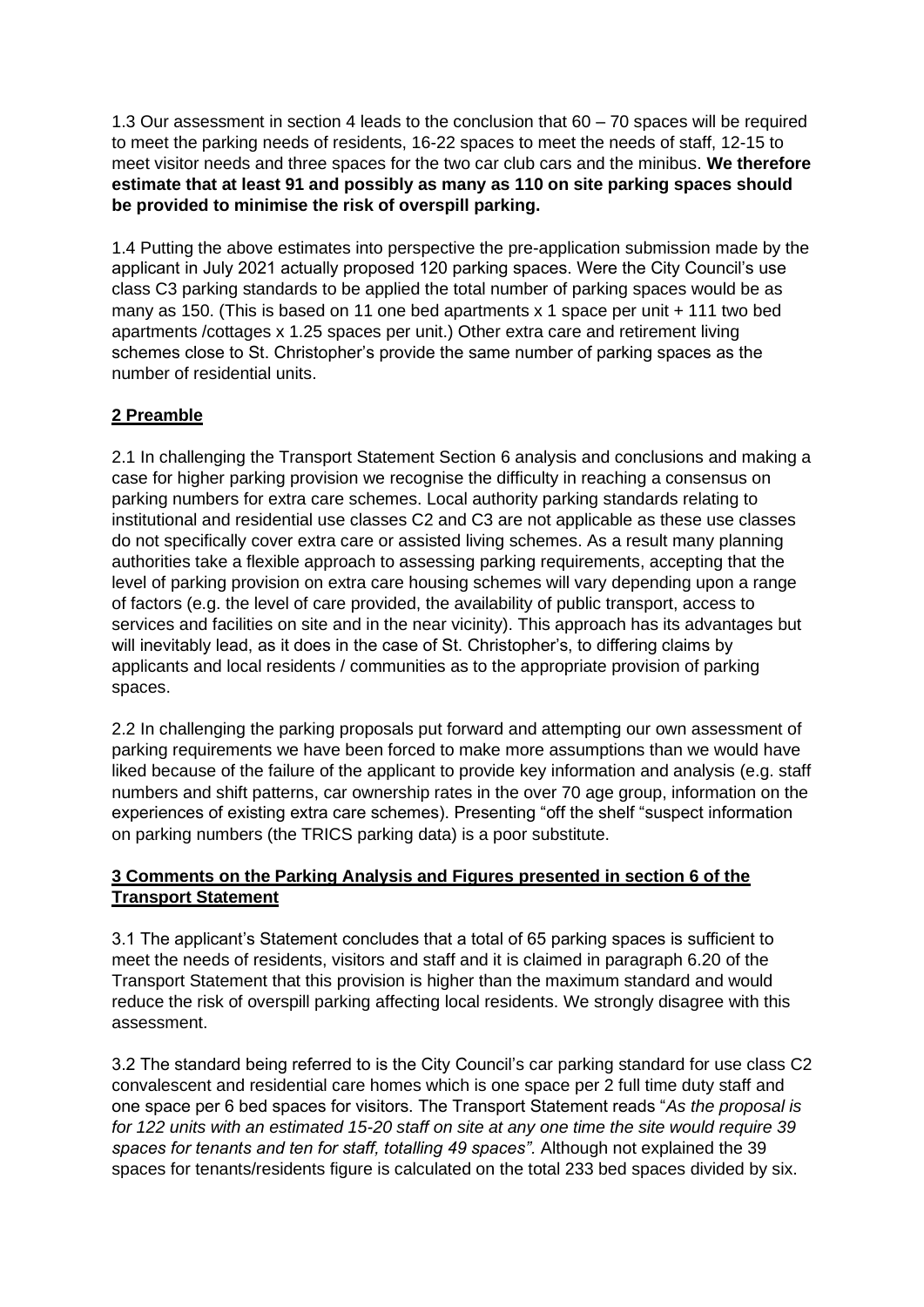3.3 This estimate of parking requirement based on the City Council's parking standard is seriously flawed. This standard is not for tenants / residents but for visitors. There is no comparative figure for residents as the City Council assume that being a C2 care home use class no residents would require a car space. As stated above an extra care scheme does not fit the C2 residential institution use class but neither does it fit the C3 residential use class. The transport consultant has surprisingly nor spelt out this predicament and has instead chosen to use C2 parking standard figures which are simply not applicable. There is no basis for the resident parking space figure as it is based on a total misreading of the City Council's parking standards.

3.4 With regard to staff parking requirements the City Council's standard should be applied to all staff, not just to the 15–20 staff (FTE) on site at any one time. Just how many staff the standard should be applied to is open to question as 33 staff (FTE) staff is cited in the planning application and 40-45 staff (FTE) was mentioned by a representative from Amicala at a meeting held in November 2021 (more on staff numbers in paragraph 4.7).

3.5 No attempt is made in the Transport Statement analysis to estimate visitor parking requirements. We estimate that 12-15 spaces will be required for visitor parking (see paragraphs  $4.9 - 4.12$ ).

3.6 Paragraphs 6.10 to 6.12 of the Transport Statement cover TRICS comparisons with paragraphs 6.11 and 6.12 stating that *"on average, the developments in TRICS had 0.42 spaces per dwelling, but ranged from 0.375 to 0.545". "Using the ratios above, and multiplying by the proposed development, the parking provision equates to between 47 and 69 spaces. Given that the proposed development is in a sustainable location, and the developer is providing a shuttle bus and car club spaces, the proposed provision of 65 spaces is considered appropriate".*

3.7 The TRICS spaces per dwelling analysis poses more questions than answers as it is not clear whether the "developments in TRICS' comparative figures are based on just extra care schemes or on all care related residential schemes, nor is it explained whether the spaces per dwelling ratios relate purely to spaces for residents or total spaces. If the former, more parking would be required for staff (at least 16 spaces) and for visitors (estimated 12-15 spaces assuming one visitor space would be needed for every eight to ten dwellings).

3.8 Paragraph 6.13 of the Transport Statement reports that a brief review of other extra care schemes in Bristol was undertaken and reference is made in paragraph 6.14 to application 17/06914/F in Bishopsworth for 62 units which included 22 spaces, a ratio of 0.35. Transport Development Management commented that they "*deem this quantum to be acceptable*". Paragraph 6.15 concludes *"applying the 0.35 ratio from the Bristol development would result in 44 spaces across the site, which is lower than proposed".*

3.9 The review of other extra care schemes was indeed brief judging by the odd decision to use the extra care scheme at Bishopsworth for comparative purposes. The 22 new spaces related to an extension and were proposed primarily as an overspill to cater for the additional 25 FTE staff. The Bishopsworth scheme reveals little about the level of parking required for resident parking at St. Christophers but it reveals a lot about the need to provide ample parking for staff.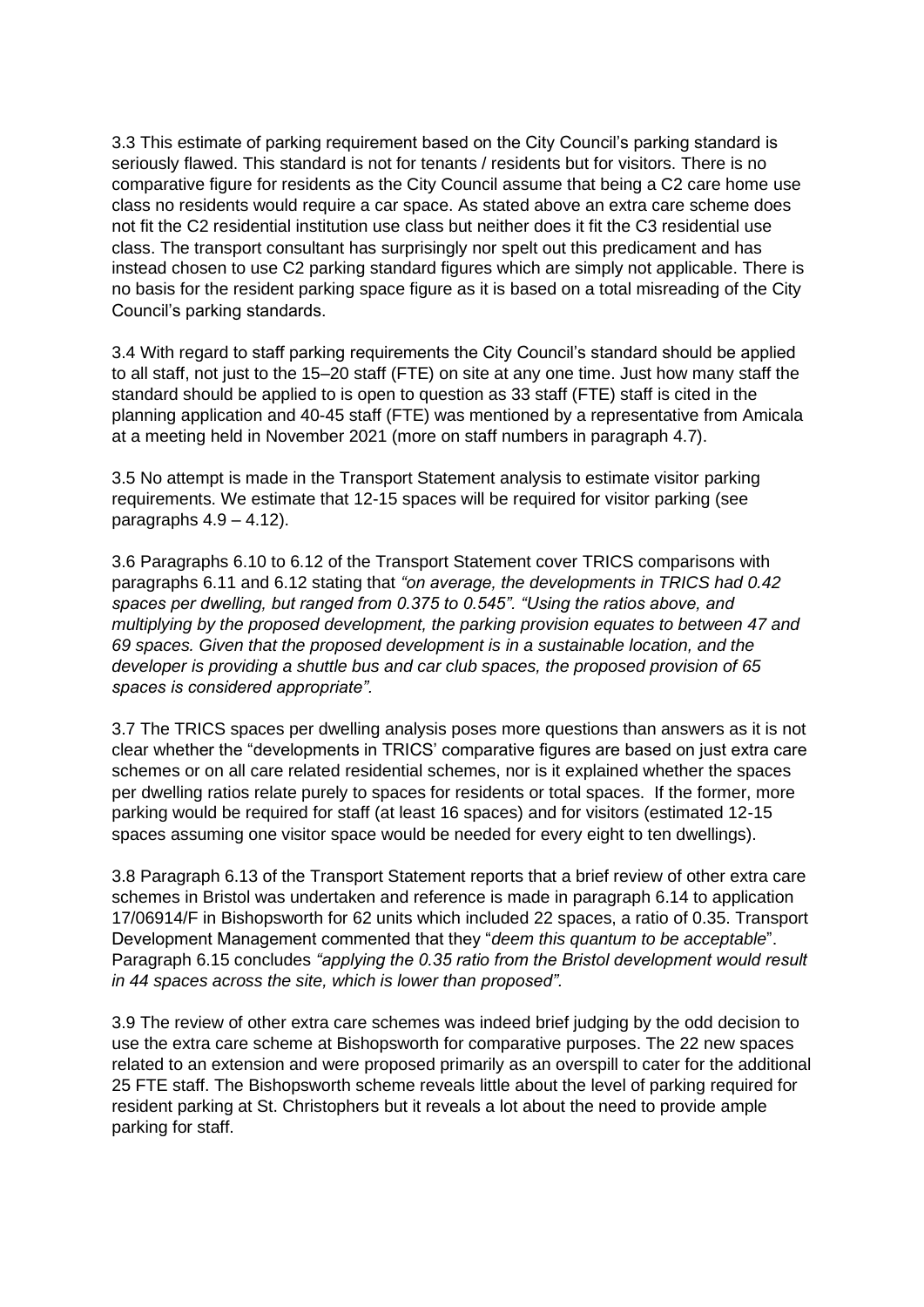3.10 Far more robust research should have been presented on parking / usage patterns in existing extra care / assisted living schemes that are at least broadly comparable to the proposed St. Christopher's development (albeit accompanied, where appropriate, by cautionary notes as to why the parking requirements at these schemes might differ from what is required at St. Christopher's).

3.11 With regard to the parking accumulation analysis presented in paragraph 6.16 of the Transport Statement we can point out that the reference to site *CH-03-P-01* differs from the site featured in appendix E (site TY-03-01). Appendix E proves nothing as there is no description of the site which has been chosen for comparison purposes except for the scheme having 32 units. No information is provided on the type and location of the scheme, no figures are given of the total parking spaces and no information is provided on how spaces are allocated.

3.12 The reference in the conclusion (paragraph 6.20 of the Transport Statement) to "*reducing*" as opposed to removing the risk of overspill parking affecting local residents is revealing. Not even the transport consultant seems to be confident that 65 spaces will be adequate to prevent residents, staff and visitors from parking in surrounding roads.

## **4 Our Assessment of Parking Requirements**

4.1 In the following paragraphs we attempt to estimate the parking requirement of residents, staff and visitors drawing, where appropriate, on parking standards applied by a number of planning authorities and the views of transport experts. Our estimate of the parking space requirements for each of these groups builds into a total parking space requirement figure in the range 91 - 110.

### Resident Parking

4.2 Before moving on to an assessment of how many spaces are required to meet the parking requirements of residents it is pertinent to refer to what experts have to say about driving and older people.

4.3 The Housing Learning & Improvement Network published a paper entitled "*Better planning for car ownership and well-being in old ag*e" in May 2016 which contained the following observations:

*"Most of the increase in travel among older people is as a car driver. The percentage of over 70 year olds holding a drivers licence in Great Britain has grown from 15% in 1985 to almost 54% in 2009, with males increasing from 34% to 76% and females 4% to 37% in that time. This rise is expected to continue, and it is predicted that 10 million people over 70 in Great Britain will have a driving licence by 2050*"

"*Car ownership of senior people will increase during the coming years. This is due to the*  fact that the middle aged people of today probably will maintain their mobility behaviour in *old age ("Ageing of travel intensive lifestyles"). It also expects that mobility levels (i.e. number of trips and distances) will increase within the next years".*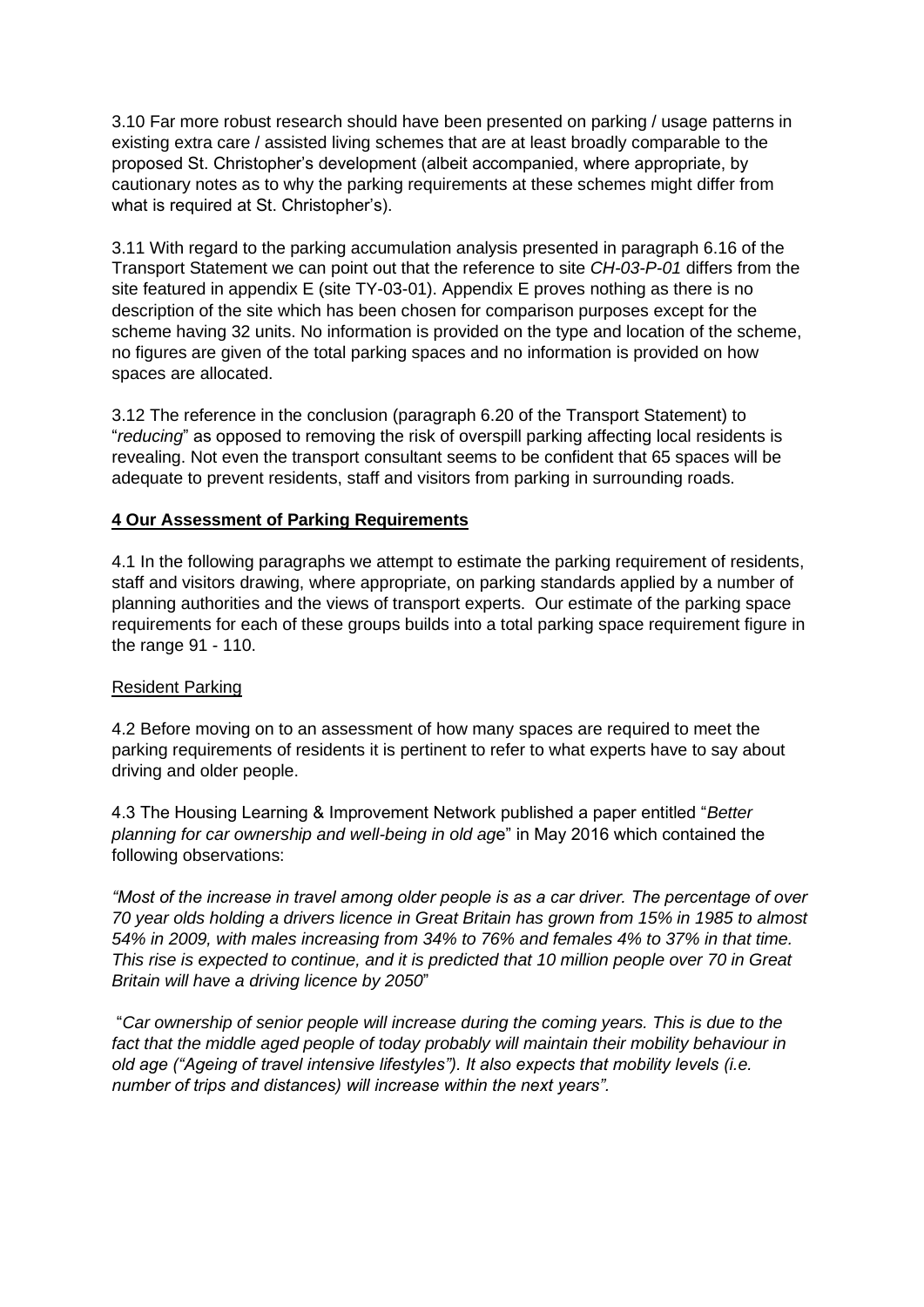4.4 A technical report\* drafted in 2010 by a transport consultant, Dr. Allan J Burns<sup>1</sup>, relating to a retirement housing development in Basingstoke recorded that 0.47 of people in Great Britain aged 70-75 owned a car; for those aged 75-80 the figure was 0.32.

4.5 Were just 65 spaces to be provided as proposed by the applicant there would be relatively few spaces available for residents (estimated 30-35) once provision has been made for staff, visitors and communal transport (an estimated 30-35 spaces or thereabouts). This equates to approximately one space for every five residents or less than one space for every three units. We believe this level of parking provision to be far too low.

4.6 Trying to gauge the number of residents who will own a car and require a parking space is tricky. On the one hand there are factors that will restrain the figure, for example some residents will have medical conditions that prevent or deter them from driving, and the availability of a shared car and a minibus for occasional use will also have a dampening effect. On the other hand there will be residents in the higher car ownership 65 -70 age group and partners not suffering medical conditions. Weighing these factors and the projected age structure of up to 200 residents at St. Christopher's (predominantly over 75 \*) it seems reasonable to assume a relatively modest car ownership ratio of the order of 0.30 – 0.35. Applying this range would mean **that a total of between 60 and 70 spaces would be required for residents' parking**. The lower figure equates to a rate of just over one space for every two units, the upper figure to almost six out of ten households having a space.

*\* Stated by Amicala and used as the basis for making our estimate of resident parking requirements. We note, however, that the minimum age for residents is 65 and there is therefore a possibility that the age profile may be lower than that projected by Amicala.* 

### **Staff Parking**

4.7 Applying the Council's C2 parking standard for staff in residential care homes – one space for every two staff FTE **– a total of between 16 and 22 spaces for staff would be required depending on which number of staff figure is accurate (**the 33 staff (FTE) cited in the planning application or the 40-45 staff (FTE) mentioned at the meeting with the developers in November 2021). As there will be well over 100 residents signed up to care packages and requiring a range of care support the number of care staff will be considerable while non care staff will also be needed for various duties (overall management, running the communal facilities, maintenance, security, transport, etc). We believe the 33 staff (FTE) cited by the applicant is too low and that 40–45 staff (FTE) is a more accurate estimate of the staff required. It is frustrating that we have to speculate so much about staff numbers because of the failure of the applicant to provide a detailed breakdown and explanation of staff numbers in their supporting documentation.

4.8 The applicant may claim that the parking standard level of provision is not required because of the plan to provide minibus transport for staff from pick up points but given that staff will almost certainly be travelling to and from different directions and working different shift patterns it is difficult to see how much this alternative travel option will actually be used. With regard to the possible argument that spaces are only required for staff working on site at any one time it is pertinent to point out that parking spaces would be taken by both departing and arriving staff unless shift times are staggered. Nowhere has it been stated whether this will be the case.

<sup>1</sup> *Proposed Retirement Housing Development at New Road, Basingstoke : Report on Transport Considerations, May 2010. Dr. Allan J Burns.*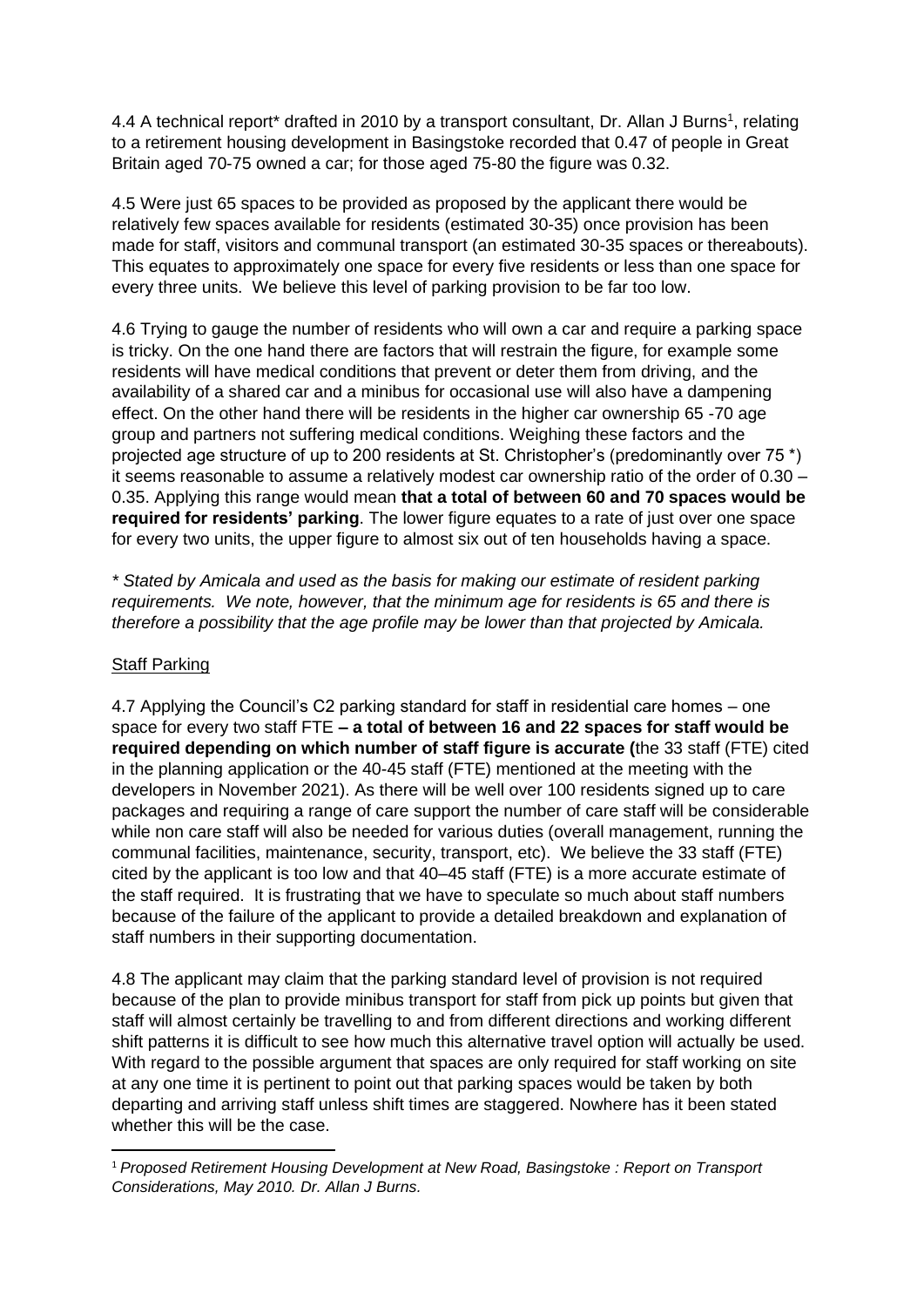### Visitor Parking

4.9 Trying to assess visitor parking requirements is another challenge. Allowance has to be made for personal visitors arriving at similar peak times rather than being evenly spread, and visits by delivery vans and health professionals might be on the relatively high side compared with a more traditional residential development.

4.10 The City Council parking standard for residential care home visitors (one space per six bed spaces) is not applicable to extra care schemes. Residential care residents are housebound and are therefore dependent on receiving visitors: extra care scheme residents will be able to make trips to friends, family, shops and services, etc.

4.11 Guidance from local authorities for assisted living / extra care schemes is variable. The few authorities who do set visitor space standards for assisted living/ extra care schemes tend to favour the standard of one visitor space for every eight to ten units. The neighbouring local authority, North Somerset, goes a few steps further, opting for a one space per four units for age restricted dwellings.

### 4.12 **Applying a one visitor space per ten units standard would mean providing 12 visitor spaces and a one visitor space per eight units standard would require 15 visitor spaces**.

### Communal Transport

4.13 Parking spaces will also be required for the minibus and two electric car-club cars that will be provided on site for use by staff and residents Travel Plan (paragraphs 6.2.5 and 6.2.6)

### The Total Parking Requirement

### 4.14 **From the analysis above we estimate that the total parking spaces requirement for residents, staff, visitors and communal transport is in the range of 91–110 with the actual number required within this range depending largely on agreed staff (FTE) numbers and the age profile of residents.**

4.15 The above figures may seem on the high side but:

(i) Were the City Council's use class C3 parking standards to be applied the total number of parking spaces would be as many as 150 (11 one bed apartments x 1 space per unit +111 two bed apartments /cottages x 1.25 spaces per unit).

(ii) The pre-application submission made by the applicant in July 2021 actually proposed 120 parking spaces.

4.16 We accept that the full application of the C3 parking standard would be too generous a provision given the likely age profile of residents but the 65 spaces proposed by the applicant (a 43% application of the C3 standard) takes us far too much in the opposite direction.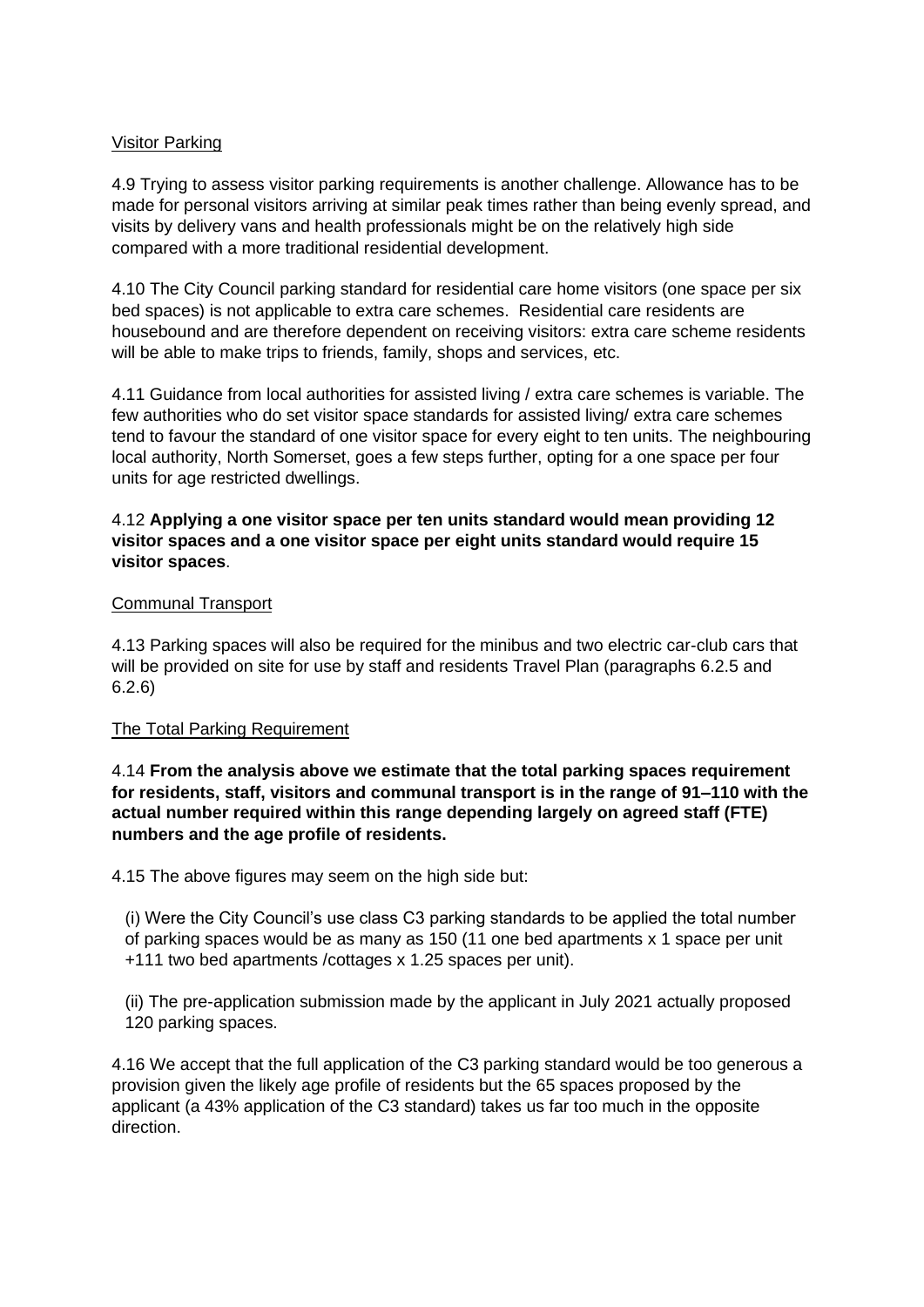## **5 Other Independent Living Schemes**

5.1 We recognise that drawing parking provision comparisons with other independent living schemes is fraught with difficulties given that schemes differ for all sorts of reasons different age restrictions, the different health care needs of residents, the different levels of health support on offer, the location of schemes, the provision of public transport services, etc. Nonetheless, a cursory study of two other age restricted schemes in Bristol does suggest that the proposed provision of parking spaces at St. Christopher's is on the low side even allowing for the fact that the two examples selected both have lower age restrictions than St. Christopher's. The Vincent scheme in Redland has 65 residential units and the same number of parking spaces. Westbury Fields Retirement Village comprises 98 units and a similar number of parking spaces (plus an off road overspill car park next to the cricket pavilion).

# **SECTION 2**

# **Comments on the Travel Plan**

Almost completely devoid of detail and analysis, and shifting primary responsibility for both planning and implementation from the applicant to the City Council the so called Travel Plan is simply not fit for purpose. Very little effort seems to have been expended on drafting the Travel Plan, not even carrying out basic research on Travel Plans that have been produced for similar schemes such as The Vincent development on Redland Hill.

- There is no analysis of the likely travel patterns and needs of the three separate groups – residents, staff and visitors (number of residents, car ownership rates, number of staff, work patterns, etc.).
- No attempt is made to set modal split targets for residents, staff and visitors against which the effectiveness of the Travel Plan can be measured.
- The Travel Plan simply lifts the City Council's "off the peg" list of general outcomes set out in the City Council's Travel Plan Guidance rather than devising outcomes more specifically geared to an extra care development.
- Just three measures are specified in chapter 6 (Measures and Initiatives) to help achieve the outcomes listed in chapter 4 of the Travel Plan but no details are given about how these proposed measures will be implemented, e.g. how will the car club scheme work and how will the mini bus proposal operate and be funded?
- What about other measures (e.g. travel packs for all residents and staff)?
- It is a requirement set out in City Council Guidance that a Travel Plan must include an action plan and budget. Chapter 7 covering the Action Plan and Budget fails to comply with this requirement, comprising as it does just one short statement indicating that the City Council will not only be appointed as Travel Plan Coordinator (which we acknowledge it can on payment of a fee) but will also be responsible for the action plan and budget.
- As all of the key measures which are mentioned (the notice board, the shuttle bus and car-club cars) will be the direct responsibility of site management why is not Amicala taking on the Travel Plan coordinator role ?

### Consultation on the Travel Plan Action Plan and Budget

As the Travel Plan does not include an action plan or budget there is no opportunity to comment on these crucial elements during the planning application consultation stage. Will